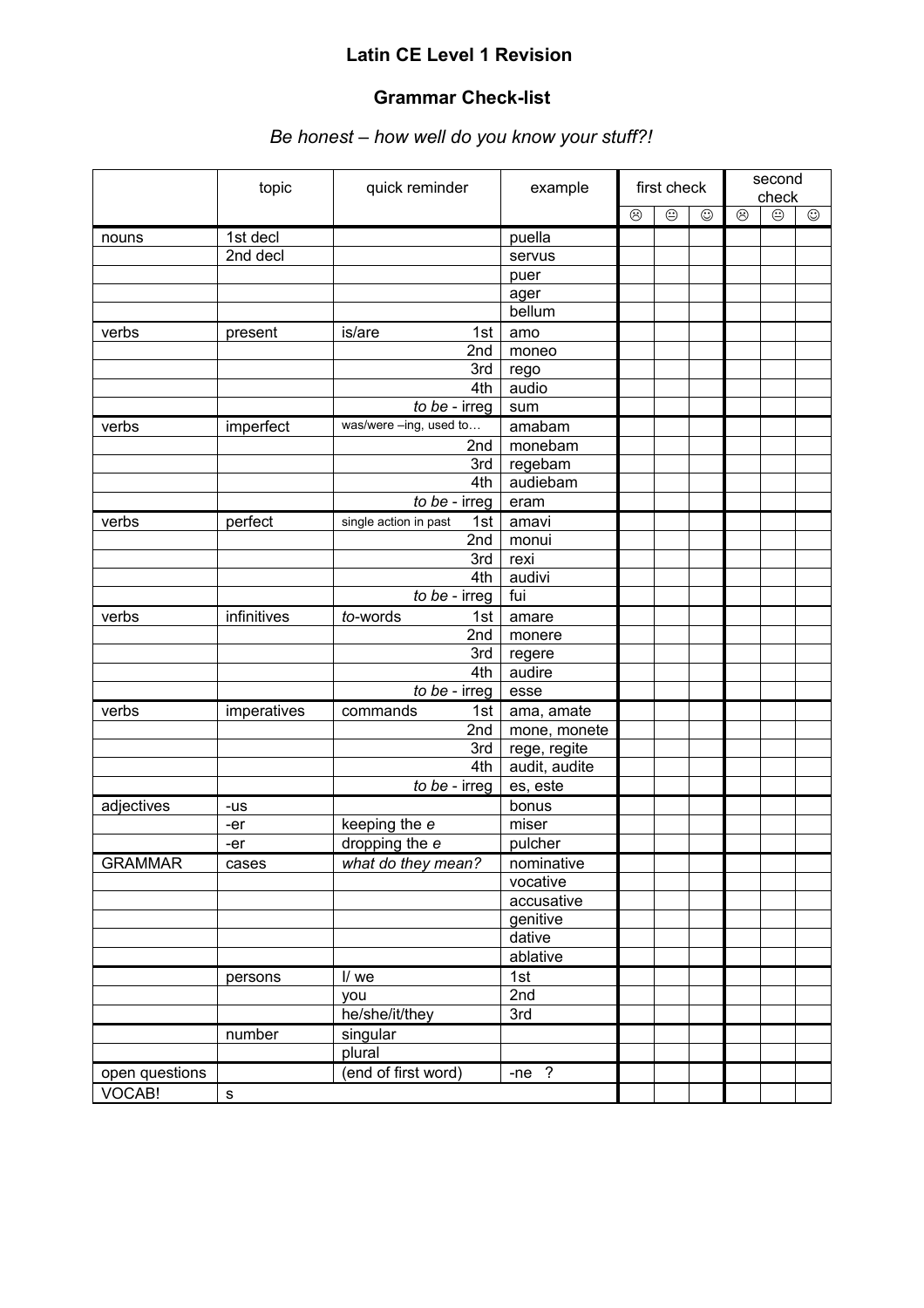## **Latin CE Level 2 Revision**

### **Grammar Check-list**

## *Be honest – how well do you know your stuff?!*

|              | topic                | quick reminder  | example         |         | first check |   |   | second<br>check |         |
|--------------|----------------------|-----------------|-----------------|---------|-------------|---|---|-----------------|---------|
|              |                      |                 |                 | $\odot$ | $\odot$     | ☺ | ⊗ | $\odot$         | $\odot$ |
| nouns        | 3rd decl m/f         |                 | rex, regis      |         |             |   |   |                 |         |
|              | 3rd decl n           |                 | opus, operis    |         |             |   |   |                 |         |
| verbs        | future 1st/2nd       | 'will' tense    | -bo, -bis, -bit |         |             |   |   |                 |         |
|              | future 3rd/4th       | 'will' tense    | -am, -es, -et   |         |             |   |   |                 |         |
|              | future, to be        |                 | ero, eris, erit |         |             |   |   |                 |         |
|              | pluperfect           | 'had' tense     | amaveram        |         |             |   |   |                 |         |
|              | eo                   | I go            |                 |         |             |   |   |                 |         |
|              | possum               | I am able       |                 |         |             |   |   |                 |         |
| adjectives   | 3rd decl             | in -is          | omnis, tristis  |         |             |   |   |                 |         |
|              |                      | $in -x$         | felix           |         |             |   |   |                 |         |
|              |                      | in -ns          | ingens          |         |             |   |   |                 |         |
|              |                      | in -ior         | altior, higher  |         |             |   |   |                 |         |
|              | comparison           | -ior            | altior, higher  |         |             |   |   |                 |         |
|              | irregular comparison |                 | bonus           |         |             |   |   |                 |         |
|              |                      |                 | malus           |         |             |   |   |                 |         |
|              |                      |                 | magnus          |         |             |   |   |                 |         |
|              |                      |                 | parvus          |         |             |   |   |                 |         |
|              |                      |                 | multus          |         |             |   |   |                 |         |
| pronouns     | this                 | hic haec hoc    |                 |         |             |   |   |                 |         |
|              | that                 | ille illa illud |                 |         |             |   |   |                 |         |
|              | he, she, it          | is, ea, id      |                 |         |             |   |   |                 |         |
|              |                      | ego             |                 |         |             |   |   |                 |         |
|              | You                  | tu              |                 |         |             |   |   |                 |         |
|              | reflexives           | se              |                 |         |             |   |   |                 |         |
| questions    | nonne                | expecting a yes | nonne pugnas?   |         |             |   |   |                 |         |
|              | num                  | expecting a no  | num pugnas?     |         |             |   |   |                 |         |
| prohibitions | noli/nolite + infin  | do not!         | noli currere!   |         |             |   |   |                 |         |
| VOCAB!       |                      |                 |                 |         |             |   |   |                 |         |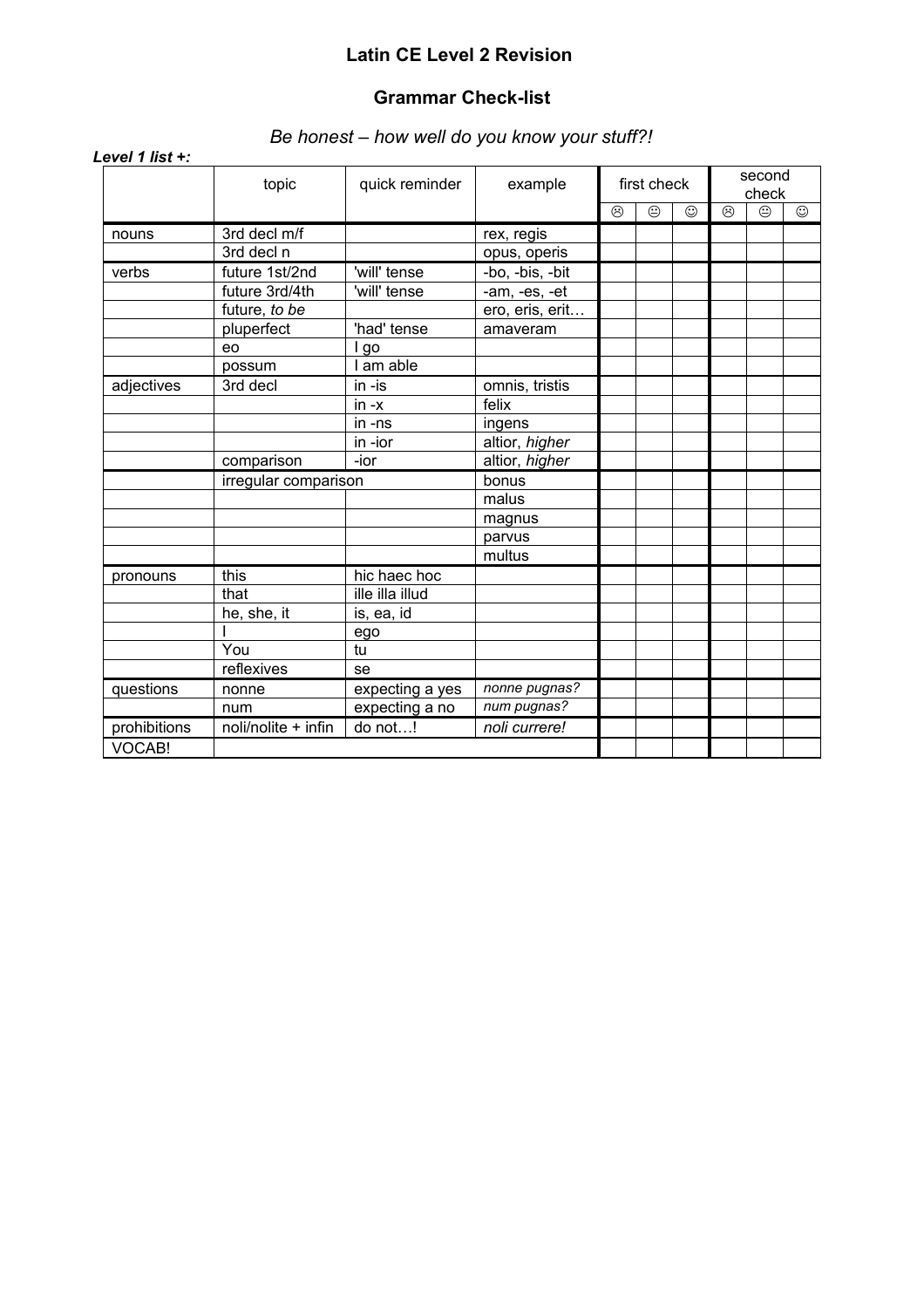## **Latin CE Level 3 Revision Grammar Check-list**

# **You have a grammar booklet with all this stuff in it.**

)

#### *Be honest – how well do you know your stuff?!*

|               | topic                                                                                        | quick reminder                                                                                                       | example                                                                   | first check |   |   | second<br>check |         |         |  |
|---------------|----------------------------------------------------------------------------------------------|----------------------------------------------------------------------------------------------------------------------|---------------------------------------------------------------------------|-------------|---|---|-----------------|---------|---------|--|
|               |                                                                                              |                                                                                                                      |                                                                           | $\odot$     | ☺ | ☺ | $\odot$         | $\odot$ | $\odot$ |  |
| nouns         | 5th declension                                                                               | ending in -es                                                                                                        | res (thing), dies<br>(day)                                                |             |   |   |                 |         |         |  |
| verbs         | present passives                                                                             | -r, -ris, -tur, -mur,<br>-mini, -ntur                                                                                | amor, I am<br>loved                                                       |             |   |   |                 |         |         |  |
|               | perfect passives                                                                             | $PPP + sum es$<br>est                                                                                                | necata est, she<br>was killed                                             |             |   |   |                 |         |         |  |
|               | pluperfect passives                                                                          | $PPP + eram$<br>eras erat                                                                                            | necata erat, she<br>had been killed                                       |             |   |   |                 |         |         |  |
|               | volo, velle, volui                                                                           | I wish                                                                                                               |                                                                           |             |   |   |                 |         |         |  |
|               | nolo, nolle, nolui                                                                           | I do not wish                                                                                                        |                                                                           |             |   |   |                 |         |         |  |
|               | imperfect passives                                                                           | I was being -d,<br>-bar, -baris, -batur,<br>-bamur, -bamini,<br>-bantur                                              | amabar, I was<br>being loved                                              |             |   |   |                 |         |         |  |
|               | future passives                                                                              | I will be -d<br>-bor, -beris, -bitur,<br>-bimur. -bimini.<br>-buntur/-ar, -eris,<br>-etur, -emur, -emini,<br>-entur  | amabor, I will be<br>loved/ audiar, I<br>will be heard                    |             |   |   |                 |         |         |  |
|               | fero, ferre, tuli, latum                                                                     | I bear, carry                                                                                                        |                                                                           |             |   |   |                 |         |         |  |
|               | present participles                                                                          | -ing words e.g.<br>amans, amantis,<br>loving                                                                         | pugnantes<br>necati sunt, they<br>were killed<br>whilst fighting          |             |   |   |                 |         |         |  |
|               | PPPs: past participle<br>passive                                                             | having beend                                                                                                         | amatus, having<br>been loved;<br>visus, having<br>been seen               |             |   |   |                 |         |         |  |
|               | imperfect subjunctive<br>(used in purpose<br>clauses and indirect<br>commands: see<br>below) | present infinitive<br>$\ddot{}$<br>-m -s -t -mus -tis<br>-nt (active)<br>/-r-ris-tur-mur<br>-mini -ntur<br>(passive) | amarem,<br>amares, amaret<br>etc<br>amarer amareris<br>amaretur etc       |             |   |   |                 |         |         |  |
| grammar       | time                                                                                         | $acc of time =$<br>how long<br>abl of time $=$<br>when/in                                                            | $multos$ annos =<br>for many years;<br>tertio die = $on$<br>the third day |             |   |   |                 |         |         |  |
|               | purpose clauses<br>(in order to)                                                             | $ut/ne + imperf$<br>subjunctive                                                                                      | venit ut biberet,<br>he came to drink                                     |             |   |   |                 |         |         |  |
|               | indirect command<br>(ordering, persuading,<br>asking someone to do<br>something)             | $ut/ne + imperf$<br>subjunctive                                                                                      | mihi imperavit ut<br>laborarem,<br>he ordered me<br>to work               |             |   |   |                 |         |         |  |
|               | place                                                                                        | no prepositions<br>with cities                                                                                       | Romam, to<br>Rome; Roma,<br>from Rome                                     |             |   |   |                 |         |         |  |
| adjectives    | in -er                                                                                       | celer, quick                                                                                                         |                                                                           |             |   |   |                 |         |         |  |
|               | idem, eadem, idem                                                                            | the same                                                                                                             |                                                                           |             |   |   |                 |         |         |  |
|               | ipse, ipsa, ipsum                                                                            | -self (emphatic)                                                                                                     | reginam ipsam<br>vidi, I saw the<br>queen<br>herself/the<br>actual queen  |             |   |   |                 |         |         |  |
| pronouns      | relative pronoun                                                                             | who/whom, which                                                                                                      | qui quae quod                                                             |             |   |   |                 |         |         |  |
| <b>VOCAB!</b> |                                                                                              |                                                                                                                      |                                                                           |             |   |   |                 |         |         |  |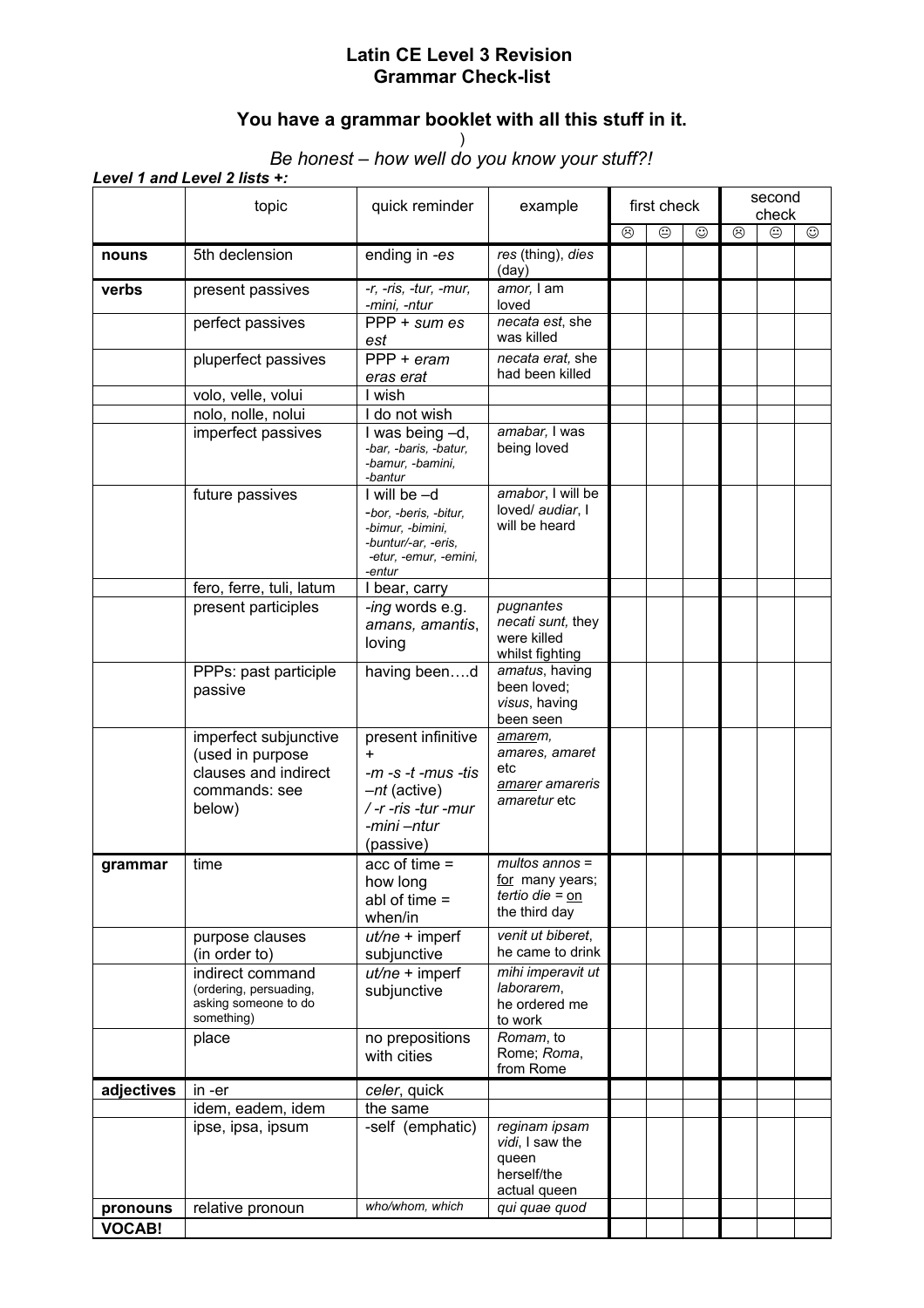#### **Latin CAS Revision Grammar Check-list**

# **You have a grammar booklet with all this stuff in it.**

## *Be honest – how well do you know your stuff?!*

*Level 1, Level 2 and Level 3 lists +:*

|               | topic                                                     | quick reminder                                                                | example                                                                                              |                    | first check                  |   |                    | second<br>check    |   |  |  |
|---------------|-----------------------------------------------------------|-------------------------------------------------------------------------------|------------------------------------------------------------------------------------------------------|--------------------|------------------------------|---|--------------------|--------------------|---|--|--|
|               |                                                           |                                                                               |                                                                                                      | $\overline{\circ}$ | $\overline{\mathop{\oplus}}$ | ☺ | $\overline{\circ}$ | $\overline{\odot}$ | ☺ |  |  |
| nouns         | 4th declension                                            | ending in -us                                                                 | exercitus (army),<br>manus (hand)                                                                    |                    |                              |   |                    |                    |   |  |  |
| verbs         | deponent verbs                                            | look passive, but<br>are active                                               | conor $(1 try)$ ,<br>hortor<br>(I encourage),<br>sequor<br>$(I$ follow $)$                           |                    |                              |   |                    |                    |   |  |  |
|               | deponent participles                                      | having done<br>something                                                      | conatus<br>(having tried),<br>hortatus<br>having<br>encouraged)                                      |                    |                              |   |                    |                    |   |  |  |
|               | perfect infinitives                                       | -isse                                                                         | amavisse<br>(to have loved)                                                                          |                    |                              |   |                    |                    |   |  |  |
| grammar       | ablative absolute                                         | with something<br>having-been-<br>done                                        | hoc viso (with<br>this having-<br>been-seen), his<br>auditis (with<br>these having<br>been heard)    |                    |                              |   |                    |                    |   |  |  |
|               | indirect statement:<br>accusative<br>+ present infinitive | verb above the<br>$neck + that$<br>(action at the<br>same time as<br>the VAN) | sciebam servum<br>currere<br>(I knew that the<br>slave was<br>running)                               |                    |                              |   |                    |                    |   |  |  |
|               | indirect statement:<br>accusative<br>+ perfect infinitive | verb above the<br>$neck + that$<br>(action before<br>the VAN)                 | sciebam servum<br>cucurrisse<br>(I knew that the<br>slave had run)                                   |                    |                              |   |                    |                    |   |  |  |
|               | cum + pluperfect<br>subjunctive                           | $when$ had                                                                    | cum urbem<br>cepissent<br>(When they had<br>captured the<br>town                                     |                    |                              |   |                    |                    |   |  |  |
|               | cum + imperferct<br>subjunctive                           | while or<br>since/because<br>something was<br>happening                       | cum pugnaret<br>(While he was<br>fighting)<br>cum fessus<br>esset<br>(Since/because<br>he was tired) |                    |                              |   |                    |                    |   |  |  |
| adjectives    |                                                           |                                                                               |                                                                                                      |                    |                              |   |                    |                    |   |  |  |
| pronouns      |                                                           |                                                                               |                                                                                                      |                    |                              |   |                    |                    |   |  |  |
| <b>VOCAB!</b> |                                                           |                                                                               |                                                                                                      |                    |                              |   |                    |                    |   |  |  |